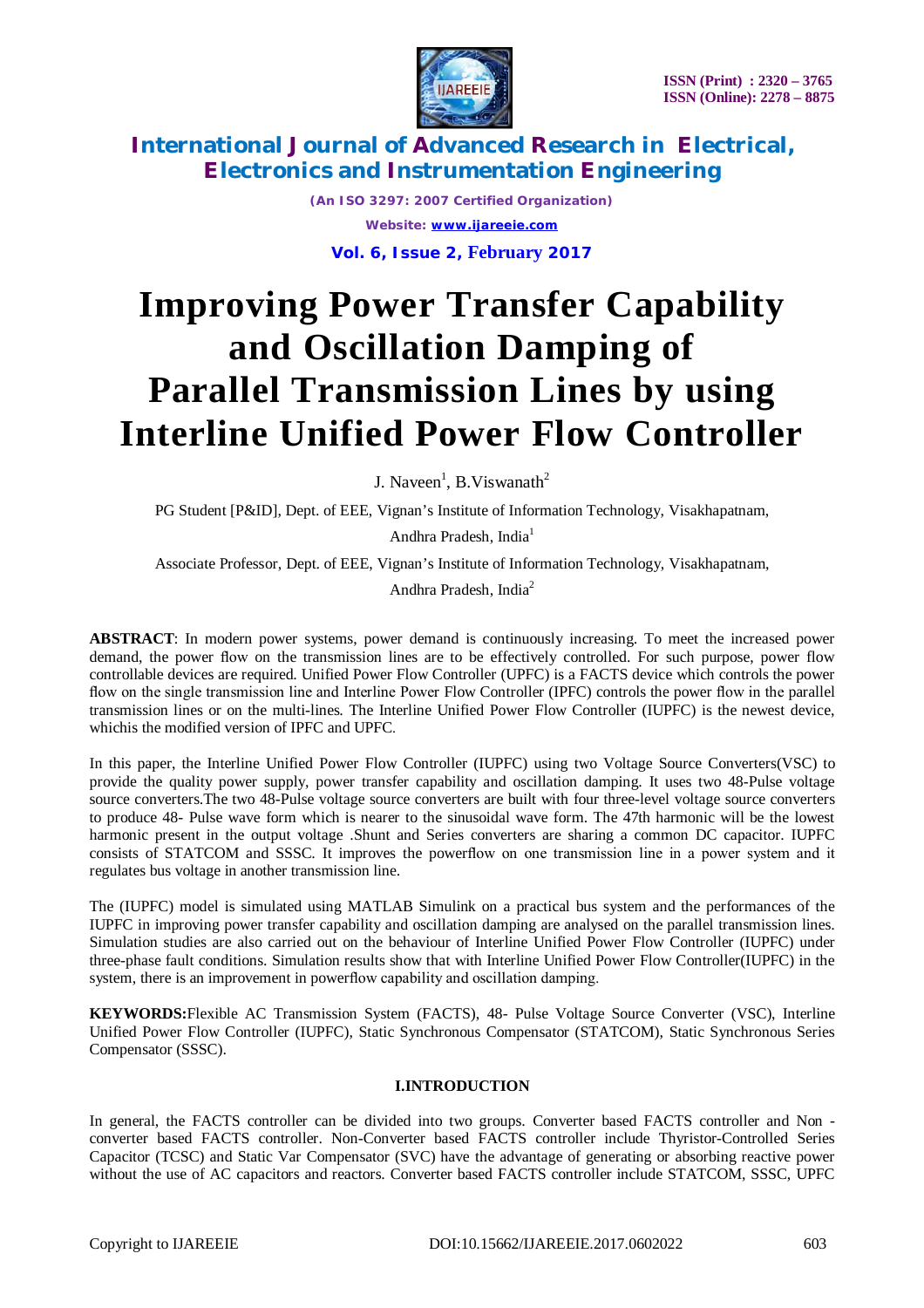

*(An ISO 3297: 2007 Certified Organization)*

*Website: [www.ijareeie.com](http://www.ijareeie.com)*

#### **Vol. 6, Issue 2, February 2017**

and IPFC which has the capability of independently controls the active and reactive power flow on the parallel transmission lines or multi transmission lines.

The basic concept of FACTS controllers isexplained in detail in the book, 'Understanding FACTS Concepts and Technology of Flexible AC Transmission Systems' by author N. Hingorani and L. Gyugyi [1]. The detailed explanation about series connected FACTS controller such as Static Synchronous Series Compensator (SSSC) and Interline Power Flow Controller given in [2,3]. Both SSSC and IPFC have the capable of operating in capacitive/ inductive mode of operation. SSSC provide the reactive power compensation to the individual line where it is connected and also it has the capable of transmitting the real power from underutilized line to the overloaded line these concepts was explained in [4].The paper [5] is a simple mathematical model of IPFC was proposed for the optimal control of power flow on the transmission lines. Mathematical models of generalized unified power flow controller (GUPFC) and IPFC and their implementation in Newton power flow are demonstrate in [6].In the year 2002 a basic characteristic of Voltage Source Converter based Interline Power Flow Controller was discussed in paper [7] by the author Jianhong Chen T.T.Lei. Along with two basic control scheme, namely (i) Special Control Scheme and (ii) General control Scheme. The Special control scheme is designed for the power flow control of a transmission system with two identical parallel lines while the general control scheme can be used to solve the power flow control problem in a multi-line transmission system. Both special and general control schemes are based on the decoupled PI controller. A current source converter topology based inter line power flow controller was proposed in paper [8] along with decoupled stat-feedback control for the injected voltage with a separated dc current controller. The dynamic model[9] of the system is derived and divided into a liner part and a nonlinear part. The linear part is controlled in an inner loop by a decoupled state-feedback controller. The nonlinear part is controlled in an outer loop by a PI controller which regulates the dc side current.

In this paper [10] the author proposed the 48-Pulse voltagesource converter for the Interline Unified Power Flow Controller. The proposed converter will have the capability of controlling the power flow and oscillation damping [11] on the parallel transmission lines and detailed switching level simulation model of IUPFC was developed on the MATLAB Simulink environment. The IUPFC developed model in this section is based on the *d-q* orthogonal coordinates[12].The IUPFC was developed to regulate the system voltage by compensating the reactive power.

#### **II. PROBLEM FORMULATION**

The demand on the power system increases gradually. The increasing in demand is fulfilled either by increasing the generation or by improving the existing system. FACTS technology is essential to alleviate some of the problem but not all of these di $\Box$ iculties. Converter based FACTS controller have the capability to control both active and reactive power flow on the transmission line. The objective of the FACTS controller is to increase the power transfer capability of the transmission line. Active and Reactive power flow on a transmission line is given by.

$$
P = (E_1E_2sin(\delta))/X
$$
  
Q = (E<sub>1</sub> - E<sub>2</sub>cos(\delta))/X

 $E_1$ ,  $E_2$  -Magnitude of voltage at the sending end and receiving end of the lines

X -Transmission line reactance

 $\delta$  - Phase angle between sending end voltage (E<sub>1</sub>) & receiving end voltage (E<sub>2</sub>)

From the above equations, we can observe that real power flow on the transmission line has been increased by compensating the reactive power on the transmission line by using the FACTS controller. The transfer capability of the transmission line can be increased or decreased by adjusting the any one of the following parameter  $E_1$ ,  $E_2$ , X and  $\delta$ . SSSC and IUPFC can provide the series compensation by injecting the voltage in series with the transmission line. The STATCOM will provide the shunt compensation by injecting the current into the system. Based on the phase relationship between line current and injected voltage the converter can be operated in either inductive or capacitive mode. SSSC is used to control the power flow in single transmission line whereas the IUPFC is used to control the power flow on a multi transmission line.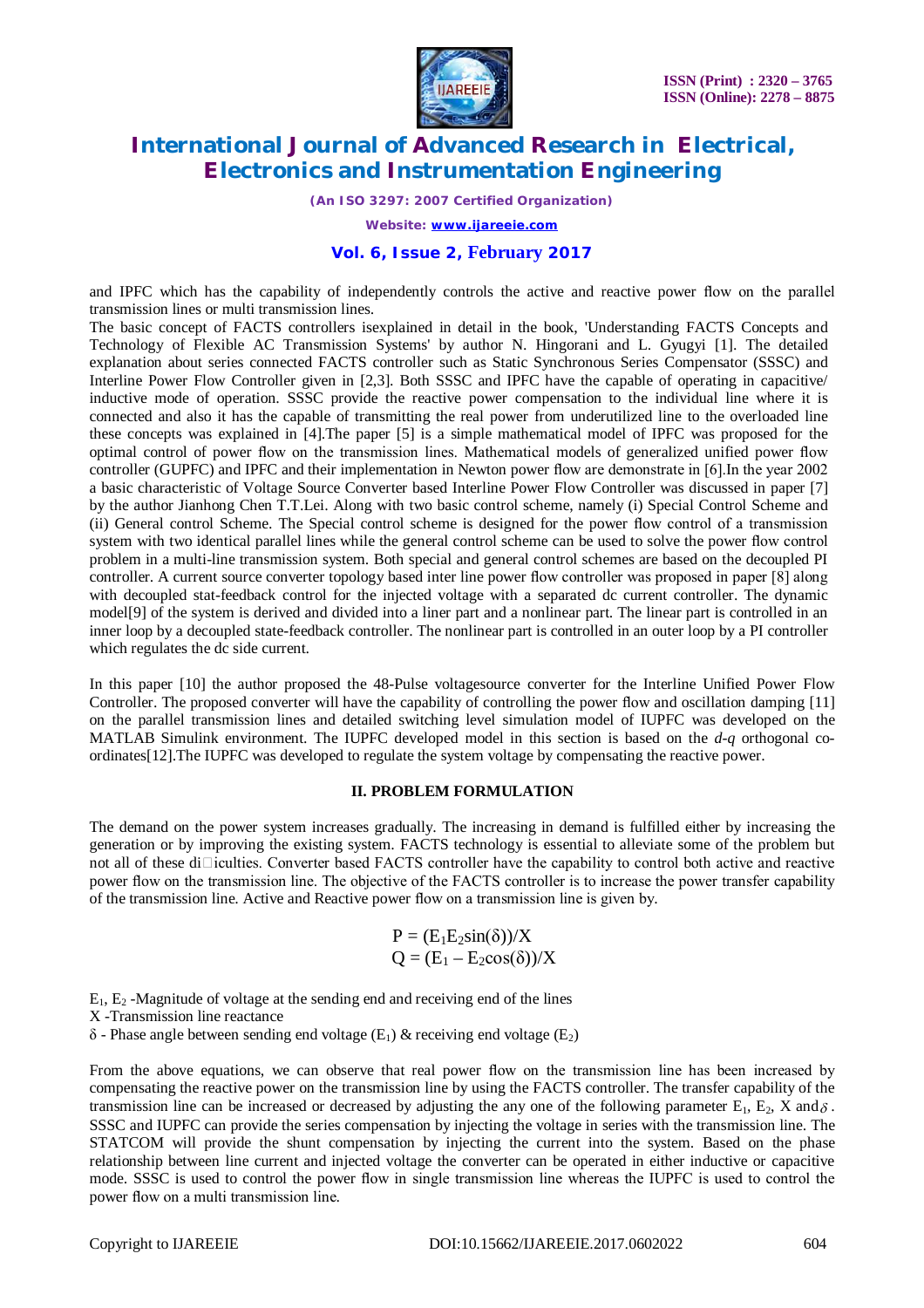

*(An ISO 3297: 2007 Certified Organization)*

*Website: [www.ijareeie.com](http://www.ijareeie.com)*

#### **Vol. 6, Issue 2, February 2017**

#### **III.PRINCIPLE OF OPERATION OF IUPFC**

A 500 KV transmission line is controlled by the Interline Unified Power Flow Controller (IUPFC). The UPFC is located at the left end of the 75-km line  $L_2$ , between the 500 kV buses  $B_2$  and  $B_3$ , is used to control the active and reactive powers flowing through bus  $B_3$  while controlling voltage at bus  $B_6$ . It consists of two 100- MVA, three-level, 48-Pulse GTO-based converters, one connected in shunt at bus  $B_6$  and another connected in series between buses  $B_2$ and B3. The shunt and series converters can exchange power through a DC bus. The series converter can inject a maximum of 10% of nominal line-to-ground voltage (28.87 kV) in series with bus B<sub>3</sub>. Controlling of the series branch is different from the SSSC. In SSSC, the two degrees of freedom of the series converter are used to control the active and the reactive power.

This IUPFC converter can be operated in three modes: **InterlineUnified Power Flow Controller (UPFC)** mode: In this mode, the shunt and series converters are sharing a common DC bus. When the switches are open between the DC buses of the shunt and series converter, two additional modes are available: Shunt converter operating as a **Static Synchronous Compensator (STATCOM)** controlling voltage at bus B6, Series converter operating as a **Static Synchronous Series Capacitor (SSSC)** controlling magnitude of infected voltage and phase angle, while keeping injected voltage in quadrature with current.



Fig. 1Block Diagram of Interline Unified Power Flow Controller (IUPFC)

#### **IV. 48 PULSE VOLTAGE SOURCE CONVERTERS**

Pulse width modulation (PWM) technique is used to generatethe firing pulse for the 48-Pulse voltage source converter. The harmonic components present in the output voltage can be controlled by properly selecting the suitable conduction angle. The output voltage of the converter is varied by varying the conduction angle. The conduction angle can be varied between0 to 180°.The output voltage of 48-Pulse VSC is shown in fig.2.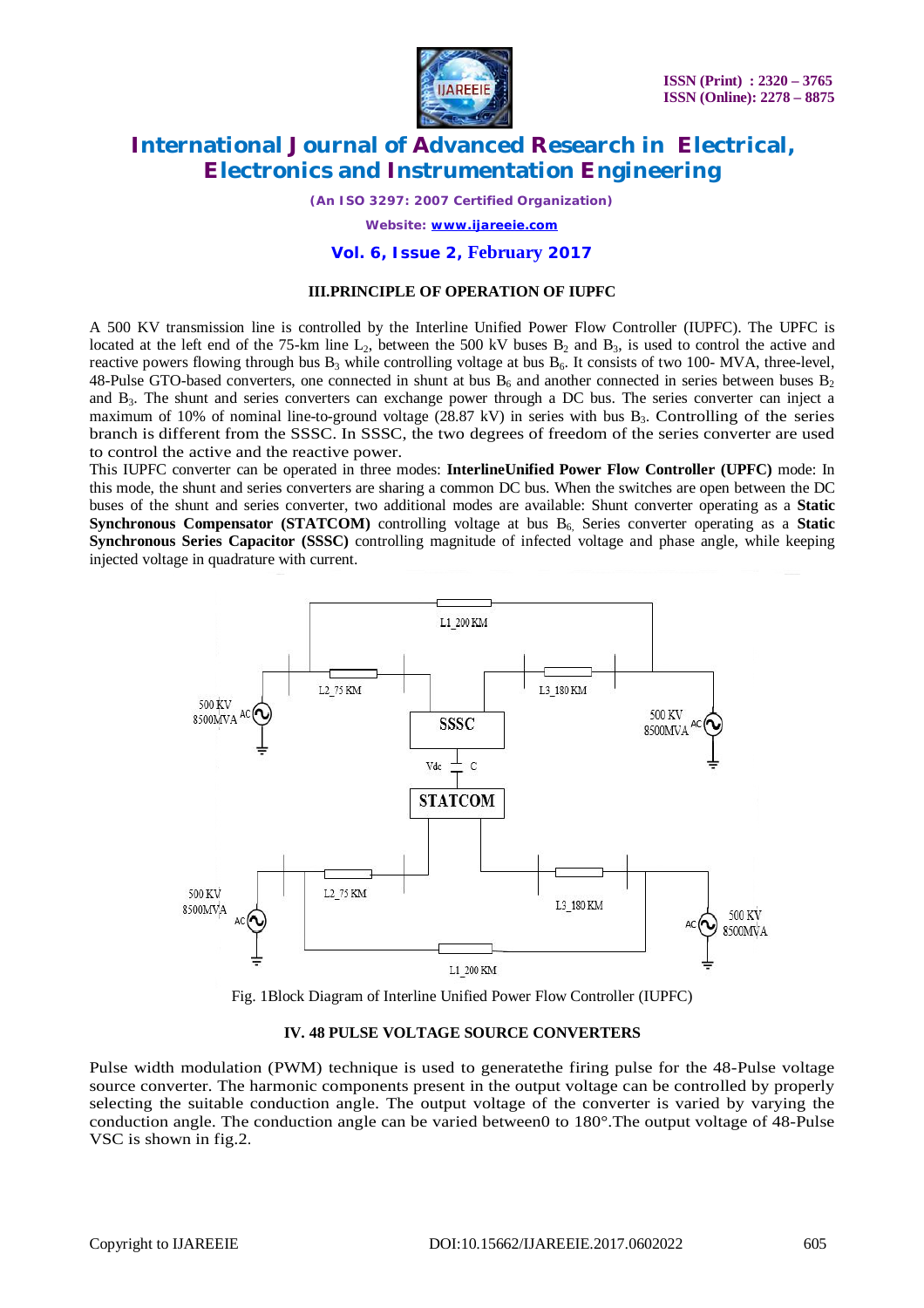

*(An ISO 3297: 2007 Certified Organization) Website: [www.ijareeie.com](http://www.ijareeie.com)* **Vol. 6, Issue 2, February 2017**  $\mathbf{a}$ oltage (pu)  $-0.5$  $\overline{a}$  $0.12$  $0.14$ 0.06  $0.08$  $0.1$  $0.16$  $0.18$ 

Fig. 2 Three phase 48 pulse output voltage of VSC

#### **V. TOTAL HARMONIC DISTORTION (THD)**

When the inverter is operating with load, 48-step is observed on the voltage waveform. The voltage becomes smoother because harmonics are filtered by the transformer leakage reactance. Initially VSC is operated with resistive load to study the operational characteristic of voltage source converter. Three phase output phase voltage(V  $_{abc}$ ) and phasecurrent(1  $_{abc}$ ) waveforms are shown in the Fig.3 and Fig.4,respectively.



Fig. 3 Output voltage of VSC (V  $_{abc}$ )



Fig. 4 Output Current of VSC  $(I_{abc})$ 

The above Fig. 4 show the output current of voltage source converter which is a 48 -Step voltage wave form nearer to the sinusoidal wave form. The lowest harmonic in 48-Step voltage wave form is  $47<sup>th</sup>$ harmonic.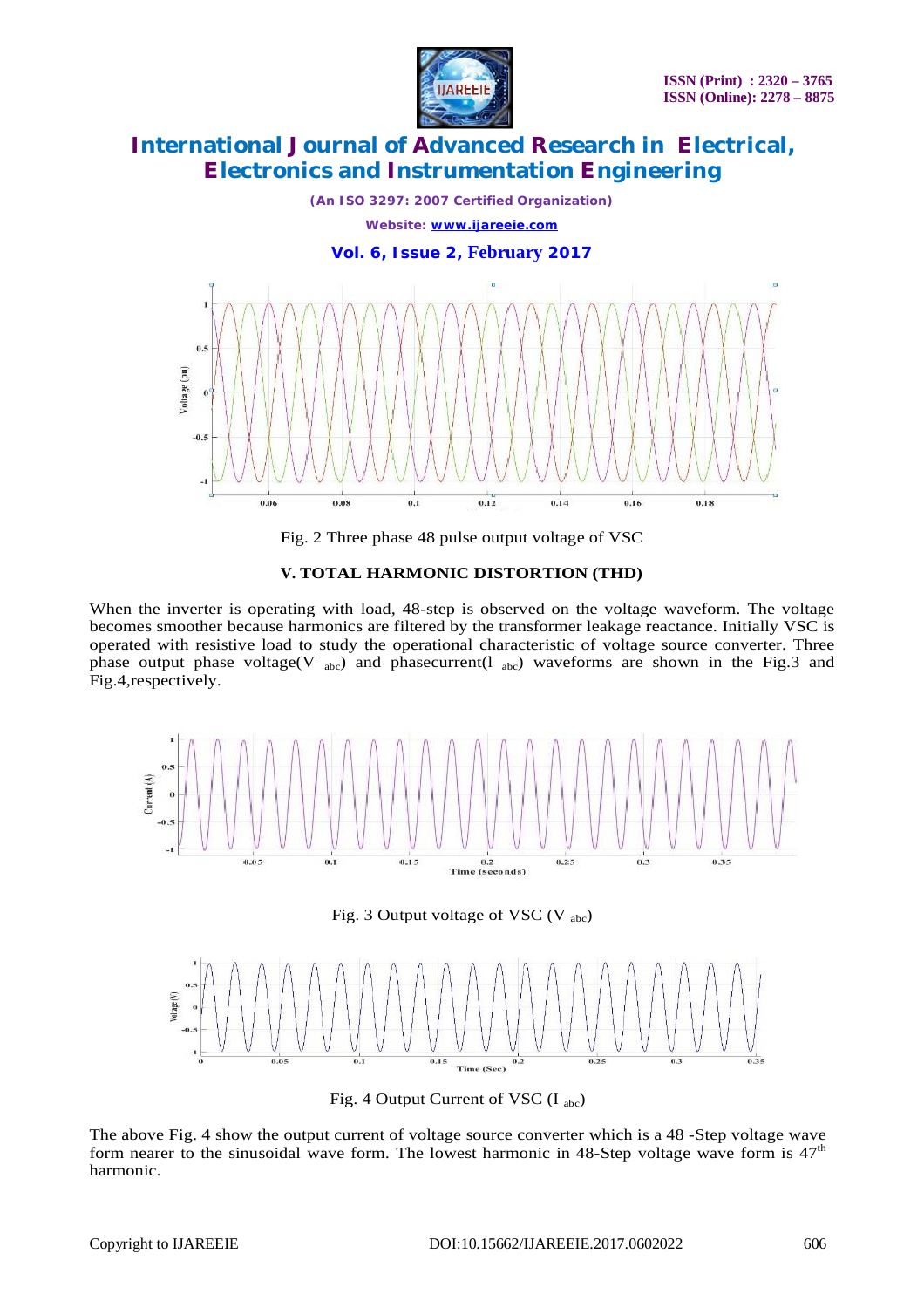

*(An ISO 3297: 2007 Certified Organization) Website: [www.ijareeie.com](http://www.ijareeie.com)*

#### **Vol. 6, Issue 2, February 2017**

#### **VI.PRINCIPLE OF OPERATION OF STATCOM**

The function of the STATCOM is to inject the current at the point where it is connected. STATCOM is shunt connected device, which injects the current into the system. The injecting current into the system is two different ways. one is the injected current leads the system voltage, the STATCOM operates in capacitive mode of operation. In this mode of operation, the STATCOM injects the reactive power into the system. If the STATOCM injected current is lags the system voltage, it operates in inductive mode of operation. In this mode of operation, it observes the reactive power from the system. Comparison the injected current and system voltage is shown in fig. 5.





#### **VII.VAR CONTROL IN STATCOM MODE**

In this mode of operation, the STATCOM is operated as a variable source of reactive power. Initially, reactive power Q is maintained at zero, then at  $T_1=0.3$  sec, Q is increased to  $+0.8$ pu. in this mode, the STATCOM absorbs the reactive power and at  $T_2=0.5$  sec, Q is reversed to -0.8pu. In this condition the STATCOM generating reactive power. From the fig. first trace around t=0.5 sec when Q is changed from  $+0.8$ pu to  $-0.8$ pu. When Q= $+0.8$ pu, the current flowing into the STATCOM is lagging voltage, indicating that STATCOM is absorbing reactive power. When Q ref is changed from +0.8 to -0.8, the current phase shift with respect to voltage changes from 90 degrees lagging to 90 degrees leading within one cycle. This control of reactive power is obtained by varying the magnitude of the secondary voltage Vs generated by the shunt converter while keeping it in phase with the bus  $B_6$  voltage V <sub>p</sub>. This change of V<sub>s</sub> magnitude is performed by varying the DC bus voltage. When Q is changing from +0.8pu to -0.8pu,



Fig. 6 Dynamic Response of STATCOM (Reactive Power)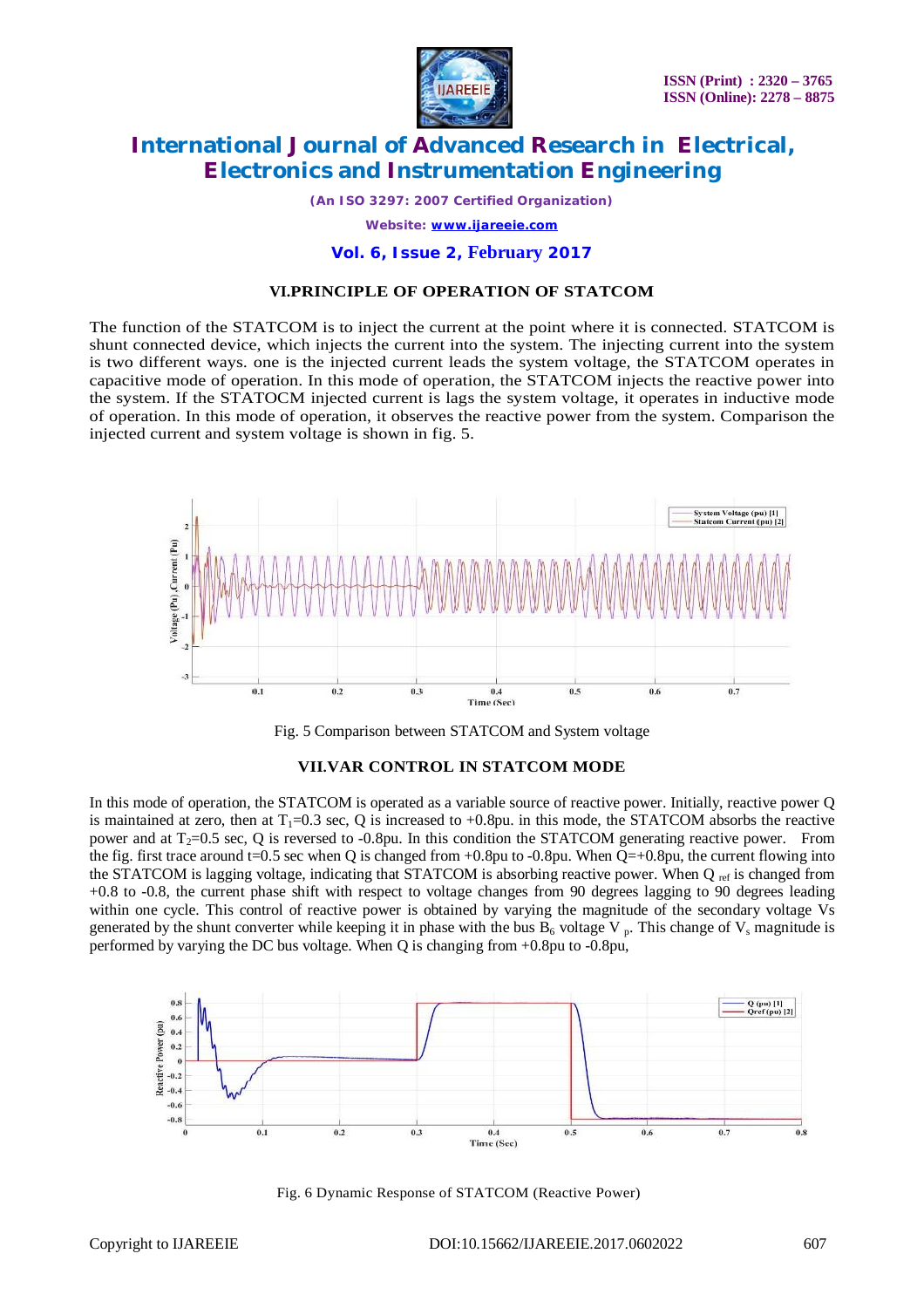

*(An ISO 3297: 2007 Certified Organization)*

*Website: [www.ijareeie.com](http://www.ijareeie.com)*

#### **Vol. 6, Issue 2, February 2017**



Fig. 7 DC link Voltage of a IUPFC Transmission System

The above Fig. 7 show  $V_{DC}$  increases from 17.5 kV to 21 kV when the controller is operating in STATCOM mode of operation. I.e. STATCOM is operating in VAR control mode of operation.

#### **VIII.OPERATION OF THE SSSC**

The function of SSSC is to inject the voltage in series to the transmission line system. This injected voltage will be a controllable in magnitude and phase angle. The injected controllable voltage will be injected into two ways. One is the injected voltage leads the system line current, then the SSSC is acts in capacitive mode of operation. In this mode of operation, the series connected device injects the reactive power into the system. If the injected voltage is lags the system voltage, then it acts in inductive mode of operation. In this mode of operation, it observes the reactive power from the system.

#### **IX.CLOSED LOOP RESPONSE OF THE IUPFC**

IUPFC is modelled to control the power flow on the parallel transmission lines. It is the combination of two converters namely shunt converter (STATCOM) and series converter (SSSC). Shunt converter is connected in shunt with the transmission line-1, its function is to maintain the DC link voltage constant and control the bus voltage independently. Series converter connected in series with the transmission line-2, its function is to control the active and reactive power independently. The dynamic behaviour of the controller is observed by applying the following inputs. (a) Impact of step change in reference values of the Real power of line-Ion IUPFC performance. (b) Impact of step change in reference reactive power of line-lon IUPFC performance.

#### **X.EFFECT OF STEP CHANGE IN REFERENCE VALUES OF REAL POWER OF TRAMSMISSION LINES ON IUPFC PERFORMANCE**

The reference value of real power is remains at P  $_{ref}$  = 8pu during the time period  $0 < t < 0$ . 7 sec and the at the time t=0.7 sec the reference value is suddenly increased to P  $_{ref}$  = l0pu, throughout the period the reference value of the reactive power is maintained at  $Q_{ref} = -0.6$ pu. The actual power flow on the line-1 for the step change in reference value is shown in the Fig.8 the corresponding DC link voltage and line voltage of the transmission line-2. From the plot, the power flows on the line-l follow the reference values. There is no change in the DC link voltage for the step change in the reference value of real power; similarly, the line voltage of the line-2 is also regulated at1pu.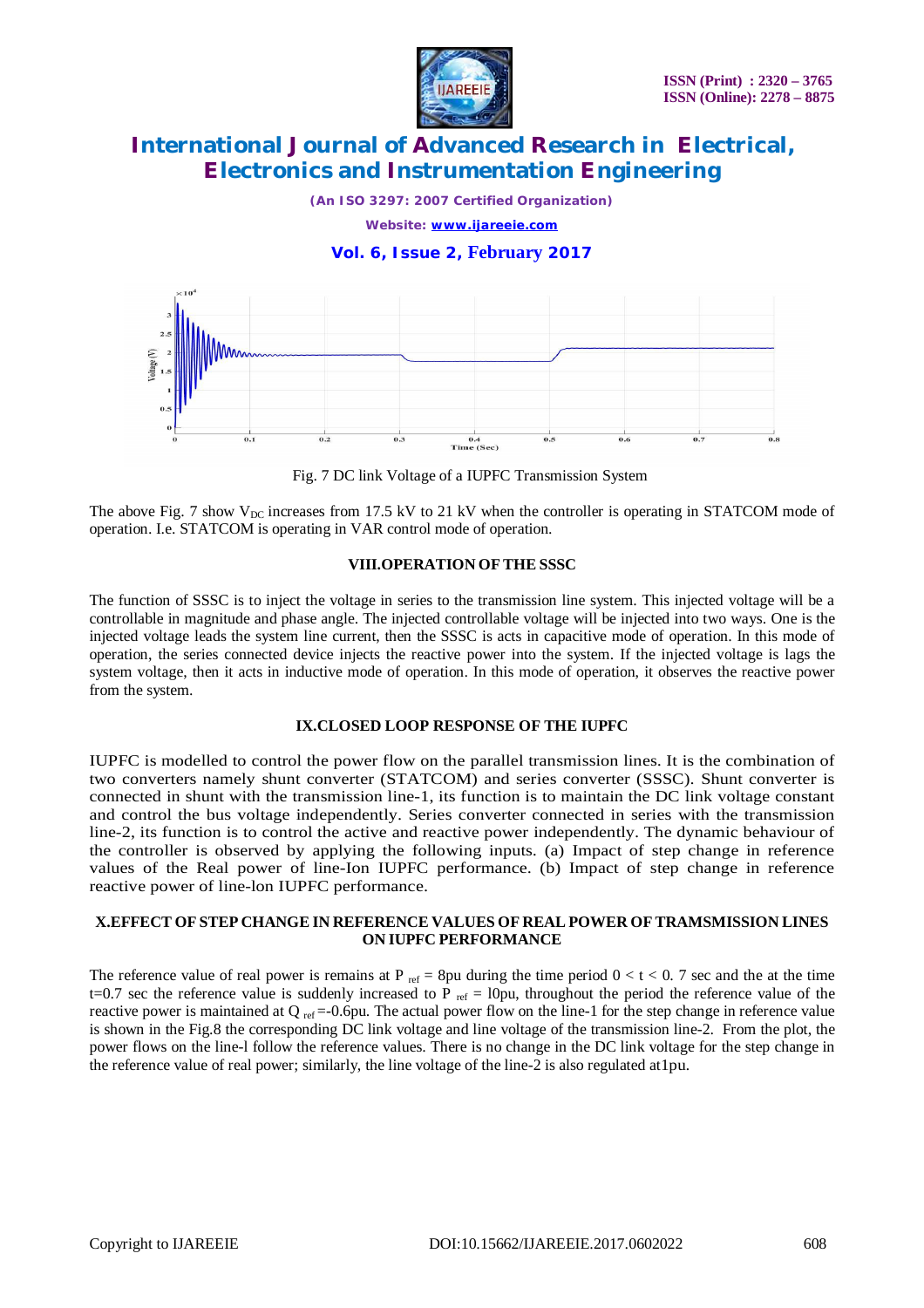

*(An ISO 3297: 2007 Certified Organization)*

*Website: [www.ijareeie.com](http://www.ijareeie.com)*

#### **Vol. 6, Issue 2, February 2017**



Fig.8 Dynamic Response of IUPFC (Active Power)

#### **XI.IMPACT OF STEP CHANGE IN REFERENCE VALUES OF REACTIVE POWER OF TRANSMISSION LINES ON IUPFC PERFORMANCE**

During time period  $0 < t < 1$ . 4 sec the reference value of reactive power is maintained at  $Q_{ref} = -0.6$ pu, and the time t=1.4sec the reference value is increased to  $Q_{ref} = +0.5pu$ , throughout the period the reference value of the real power is maintained at  $P_{ref}=8$ pu. The actual power flow on the line-1 for the step change in reference value is shown in the Fig.9.The corresponding DC link voltage and line voltage of the transmission -2. From the plot, it is inferred that the power flows on the line-l follow the reference values. DC link voltage is maintained constant for the step change in the reference value of reactive power, similarly the line voltage of the line-2 is also regulated at 1pu.



**XII.TRANSIENT ANALYSIS ON PARALLEL TRANSMISSION LINES DURING LG & LLG FAULT WITHOUT CONTROLLER**

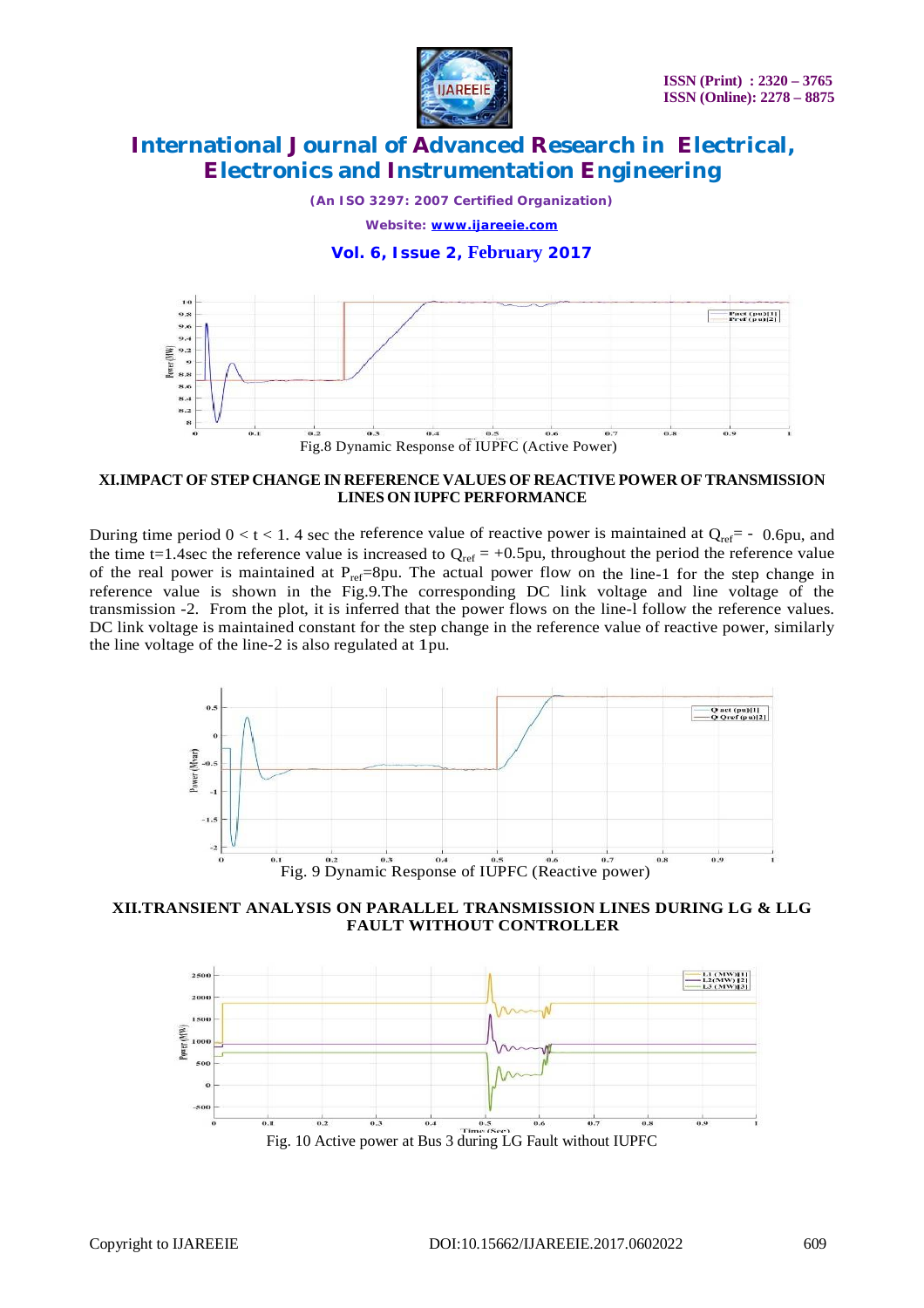

*(An ISO 3297: 2007 Certified Organization)*

*Website: [www.ijareeie.com](http://www.ijareeie.com)*

### **Vol. 6, Issue 2, February 2017**

The Fig. 10shows the bus 3 active power during the LG fault condition without IUPFC. The fault is applied at 0.5 sec and removed at 0.6 sec. During the fault condition the oscillations of  $L_1$  is raised above the 2500MW active power after the fault is removed, the oscillations are last up to 160 msec.



The Fig. 11shows the bus 3 Active Power during the LLG fault condition without IUPFC. The fault is applied at 0.5 sec and removed at 0.6 sec. During the fault condition the oscillations of  $L_1$  is raised above the 2500MW active power. After the fault is removed, the oscillations are last up to 160 msec.



**XIII.PERFORMANCE OF IUPFC DURING LG FAULT**

Fig. 12 Active Power at bus 3 during LG Fault with IUPFC

The above Fig.12shows the bus 3 active power during the LG fault condition with IUPFC. The fault is applied at 0.5 sec and removed at 0.6 sec. During the fault condition the oscillations are raised nearer to 1500MW active power only when compared to LG fault without controller. Whereas in without controller the active power oscillations are raised above 2500 MW. After the fault removed, the oscillations are last up to 160 msec. By using IUPFC the power oscillations are damped minimum when compared to the oscillations without IUPFC.

#### **XIV.PERFORMANCE OF PARALLEL TRANSMISSION LINES DURING LLLG FAULT WITH AND WITHOUT IUPFC**

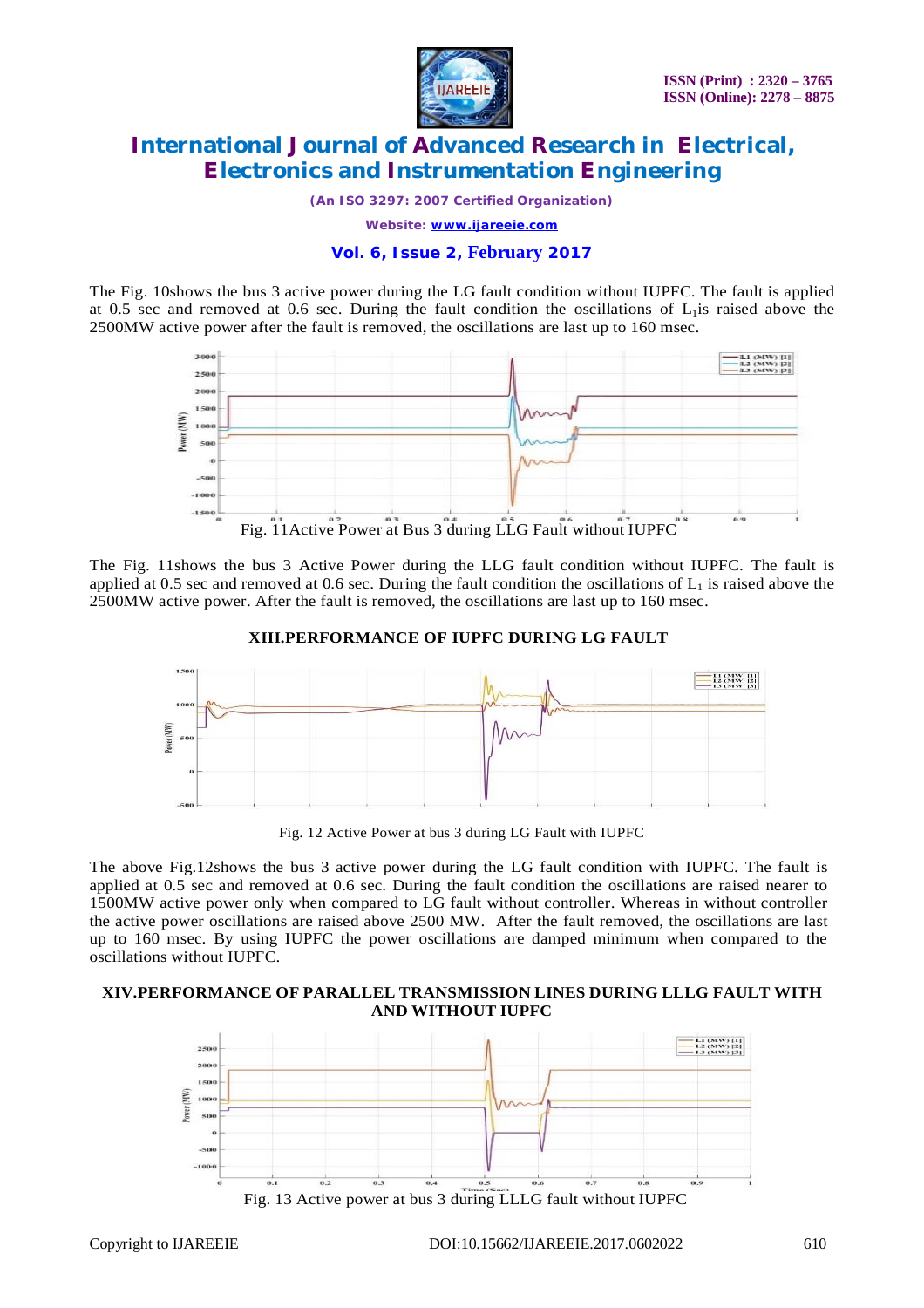

*(An ISO 3297: 2007 Certified Organization)*

*Website: [www.ijareeie.com](http://www.ijareeie.com)*

#### **Vol. 6, Issue 2, February 2017**

The above Fig. 13 shows the bus 3 active power during symmetrical fault LLLG fault condition without IUPFC. The fault is applied at 0.5 sec and removed at 0.6 sec. During the fault condition the oscillations of  $L_1$  is raised above the 2500MW active power. After the fault removed the oscillations are last up to 160 msec.



The above Fig. 14 shows the bus 3 active power during symmetrical fault LLLG fault condition with IUPFC. The fault is applied at 0.5 sec and removed at 0.6 sec. During the fault condition the oscillations are raised above the 1500MW active power only when compared to without IUPFC.So, this show that the oscillations are damped with IUPFC when compared to without IUPFC. After the fault removed the oscillations are last up to 160 msec.

#### **XV.CONCLUSION**

This paper deals with the development of Simulink Models of Voltage Source Converter (VSC) applications in the FACTS type power transmission systems. It includes the Simulink Model of a Three-phase 48-Pulse Voltage Source Converter that is used to build the STATCOM, SSSC and IUPFC applications for transmission systems. These, FACTS devices improve the power transfer capability on existing transmission systems and also improve the oscillation damping of the system.The IUPFC is a FACTS device used for controlling power flow on the parallel transmission lines. The entire FACTS device is capable of exchanging the real and reactive power with the system. The performance of the IUPFC on the parallel transmission lines are demonstrated. The results of simulation show the effectiveness of the IUPFC which controls the impedance of the transmission line and also damp the power oscillations during the fault condition. Thus, IUPFC is effective in controlling the active and reactive power and also reduce the power oscillations during faulty conditions and increases the stability.

#### **REFERENCES**

- [1] N. G. Hingorani and L. Gyugyi, "Understanding FACTS: Concepts and Technology of Flexible AC Transmission System," New York, NY: IEEE press, 2000.
- [2] V. K. Sood, "Static Synchronous Series Compensator Model in EMTP," ICCC Canadian Conference on Electrical and Computer Engineering, Vol. 1, No.3, pp. 207-211,Winnipeg, May 2002.
- [3] S. Salem and V.K. Sood, "Modeling of Series Voltage Source Converter applications with EMTP-RV," International Conference on Power System Transient (lPST'05), Montreal, June 19-23, 2005.
- [4] L. Gyugyi, K. K. Sen, and C. D. Schauder, "The Interline Power Flow Controller Concept: A New Approach to Power Flow Management in Transmission Systems," IEEE Transactions on Power Delivery, Vol. 14, No. 3, July 1999.
- [5] S. Teerathana, A. Yokoyama, Y. Nakachi, and M. Yasumatsu, "An Optimal Power Flow Control Method of Power System by Interline Power Flow Controller (IPFC),"in Proc. 7t<sup>h</sup> International Power Engineering Conference,Singapore, pp. 1-6, 2005.
- [6] X. P. Zhang, "Modeling of Interline Power Flow Controller and The Generalized Unified Power Flow Controller in Newton Power Flow ", Proc. Institution Electrical Engineering, Generation, Transmission, Distribution, Vol. 150, No. 3, pp. 268-274, May 2003.
- [7] Jianhong Chen, T.T. Lie, and D.M. Vilathgamuwa," BasicControl of Interline Power Flow Controller," IEEE PowerEngineering society winter meeting, vol. 1, pp. 521-525,January 2002.
- [8] Ali Ajami and Abdel-rahim Kami, "Modeling and Controlling of Interline Power Flow Controller Based Current-Source Converter," Second International Conference on Computer and Electrical Engineering 2009, Vol. 1, pp. 353-357. January 2010.
- [9] S. R. Aali and D. Nazarpour, "48-Pulse GTO Interline Unified Power Flow Controller," First Conference on Power Electronic & Drive Systems & Technologies, pp. 52-56. February 2010.